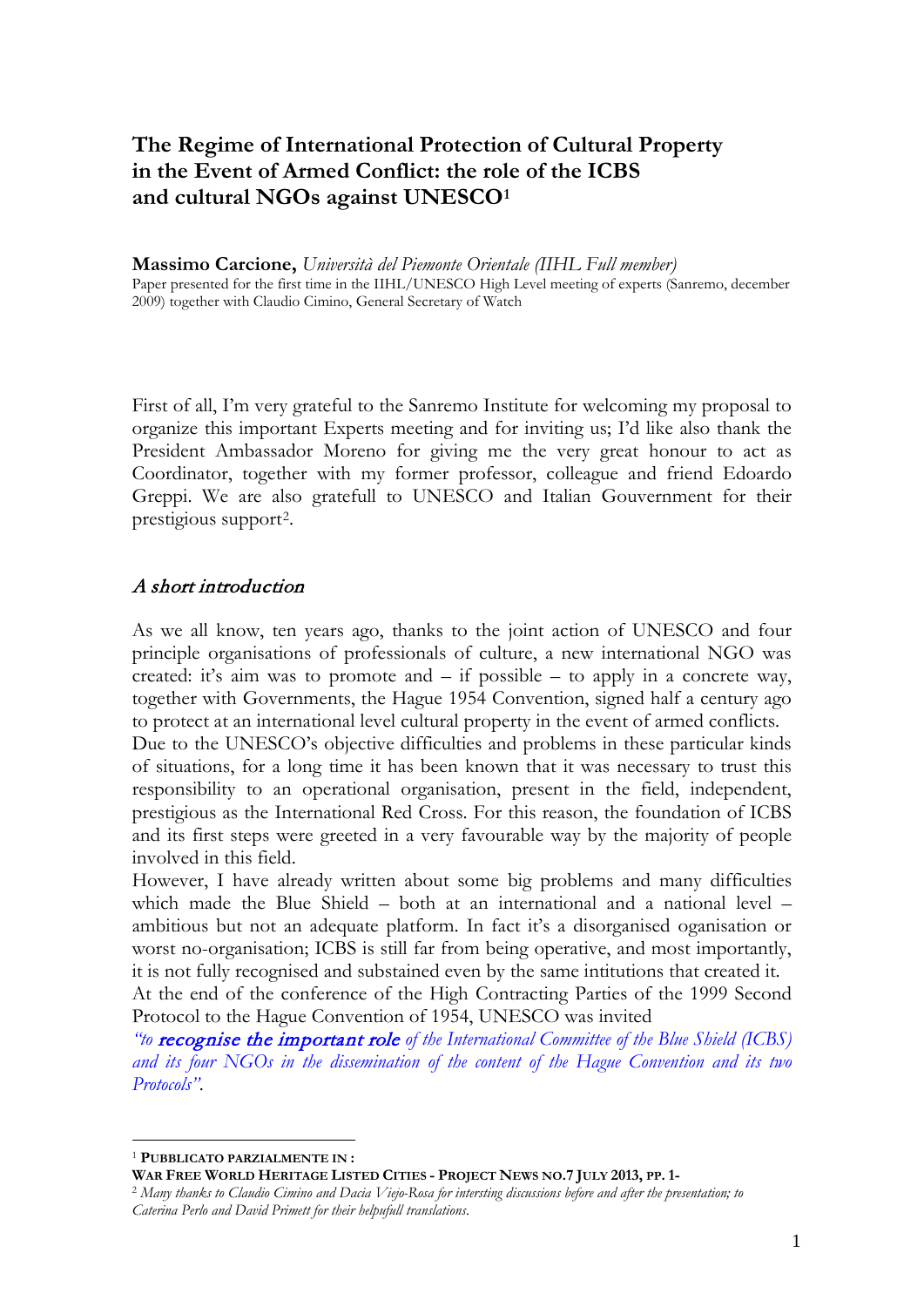Sadly, this explicit formal request has yet to be met. Today ICBS and UNESCO need that professionals in the cultural filed, highly qualified volunteers, technicians and experts, to make a contribution to solve the complex issues linked to the protection of buildings and collections of cultural importance in times of war and natural disasters.

I think this is an area in which the performance of UNESCO and many of its signatory states (armed forces included) has been less than stellar; however, there are a few exceptions, such as Switzerland. The ICBS can draw on the resources of an estimated 30.000 members throughout the world, specialists and cultural institutions, who themselves have many collaborators. These include hundreds of specialists working in the fields of salvage, safety and prevention, conservation and regulation, as well as training, information and dissemination.

The current tasks which were transferred to the military and civilian structures of the signatory states and UNESCO are manifold and highly complex. Often, the operational and technical capabilities, needed to ensure worldwide implementation, are lacking.

The signatory states − and perhaps UNESCO itself − should therefore recognise what the ICBS could achieve if it was entrusted with international activities and afforded greater legitimacy. Clearly, it falls to the signatory states and UNESCO to take charge of any physical intervention in a crisis situation, according to existing international Conventions, in so far as such work is not delegated.

For its part, the ICBS must be realistic, in my personal opinion, and restrict its activities (recognising its own limitations) to *safeguard* cultural property. UNESCO should consider it an obligation to demand that all signatory states, particularly those which have already ratified the Hague Convention and the Second Protocol, officially recognise the "Blue Shield" (ICBS) at international and national levels, as well as support and promote it.

This situation is reminiscent of the problems faced by the Red Cross one hundred years ago.

### The new Guidelines

As everybody knows and should always remember, the Convention for the protection in the event of armed conflict highlights the necessity to act in advance to protect the cultural heritage.

*(Article 3 of the Nineteen fiftyfour Hague Convention)* 

The High Contracting Parties undertake **to prepare in times of peace** for the safeguarding of cultural property situated within their own territory against the foreseeable effects of an armed conflict, by taking such measures as they consider appropriate.

Activity which is certainly considered to prevent the effects in prevision of an armed conflict but which is also of great interest and utility, even in a perspective of a natural disaster or in the simple management of ordinary safety: *(Article 5 of the 1999 second Hague Protocol),*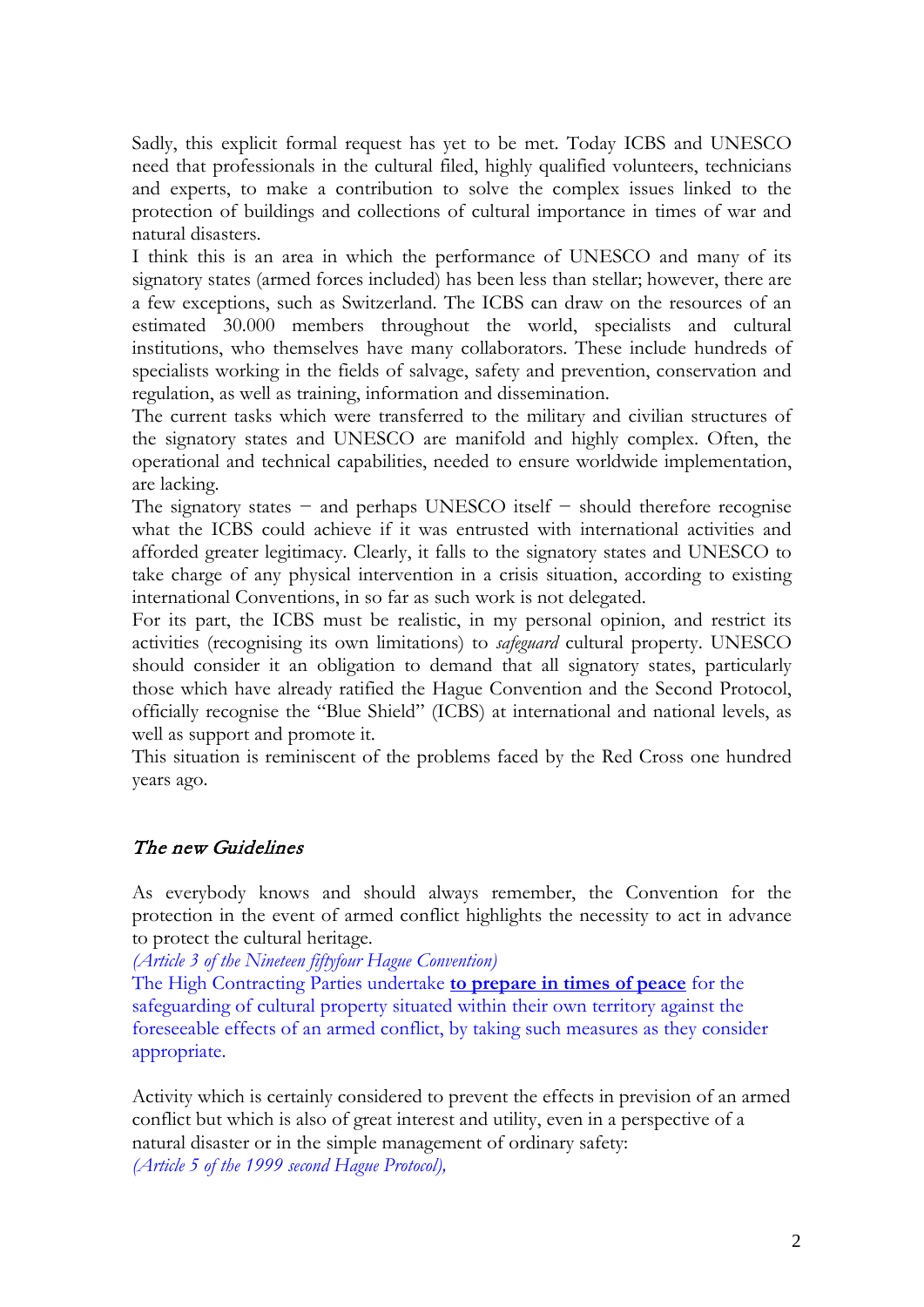Preparatory **measures taken in time of peace for the safeguarding** of cultural property against the foreseeable effects of an armed conflict pursuant to Article 3 of the Convention shall include, as appropriate,

- the **preparation** of inventories,
- the **planning of emergency measures** for protection against fire or structural collapse,
- **the preparation** for the removal of movable cultural property or
- **the provision** for adequate in situ protection of such property, and
- the designation of competent **authorities responsible for the safeguarding** of cultural property.

In our opinion, a strong and effective action to promote information, public awareness and training must be included within the preparatory measures, not only for the military staff, but also for civilians, employees and volunteers who should always be included.

The protection of cultural properties in dangerous situations has its general set of rules, not only in the Convention of The Hague but also in the World Heritage Convention, particularly:

*(article 11 point 4):*

the (...) List of World Heritage in Danger, a list of the property appearing in the World Heritage List for the conservation of which major operations are necessary (...)may include only such property forming part of the cultural and natural heritage as is threatened by **serious and specific dangers, such as the (…) outbreak or the threat of an armed conflict** (…). The Committee may at any time, in case of urgent need, make a new entry in the List of World Heritage in Danger and publicize such entry immediately.

Regarding the specific topic we are dealing with in this presentation, the WH Convention also provides in (*article 17*):

The States Parties to this Convention shall consider or encourage the establishment of **national, public and private foundations or associations** (...).

For several years we have been working on the new rules of the II Protocol which are issued by the new Committee for the protection of cultural heritage in armed conflicts; this also answers the need of improving the system of the international organizations working in the cultural field. However, the Committee could and should also execute with more conviction and consistency, the provisions, acknowledging explicitly, and granting in a formal way the role and the competences of the Non governmental organizations (NGOs); among those particularly the International Committee of the Blue Shield (ICBS). As you know, five years ago when Italy held its first world meeting, which ended with the approval of the *Turin Declaration*, **"to establish and strengthen the ICBS as a visible, effective entity".**

The new Committee, together with ICBS and other NGOs, could at least try to lay the foundations for an actual safeguard of all the cultural heritages at risk. This would be protect not only exceptional circumstances, but also day to day perspectives.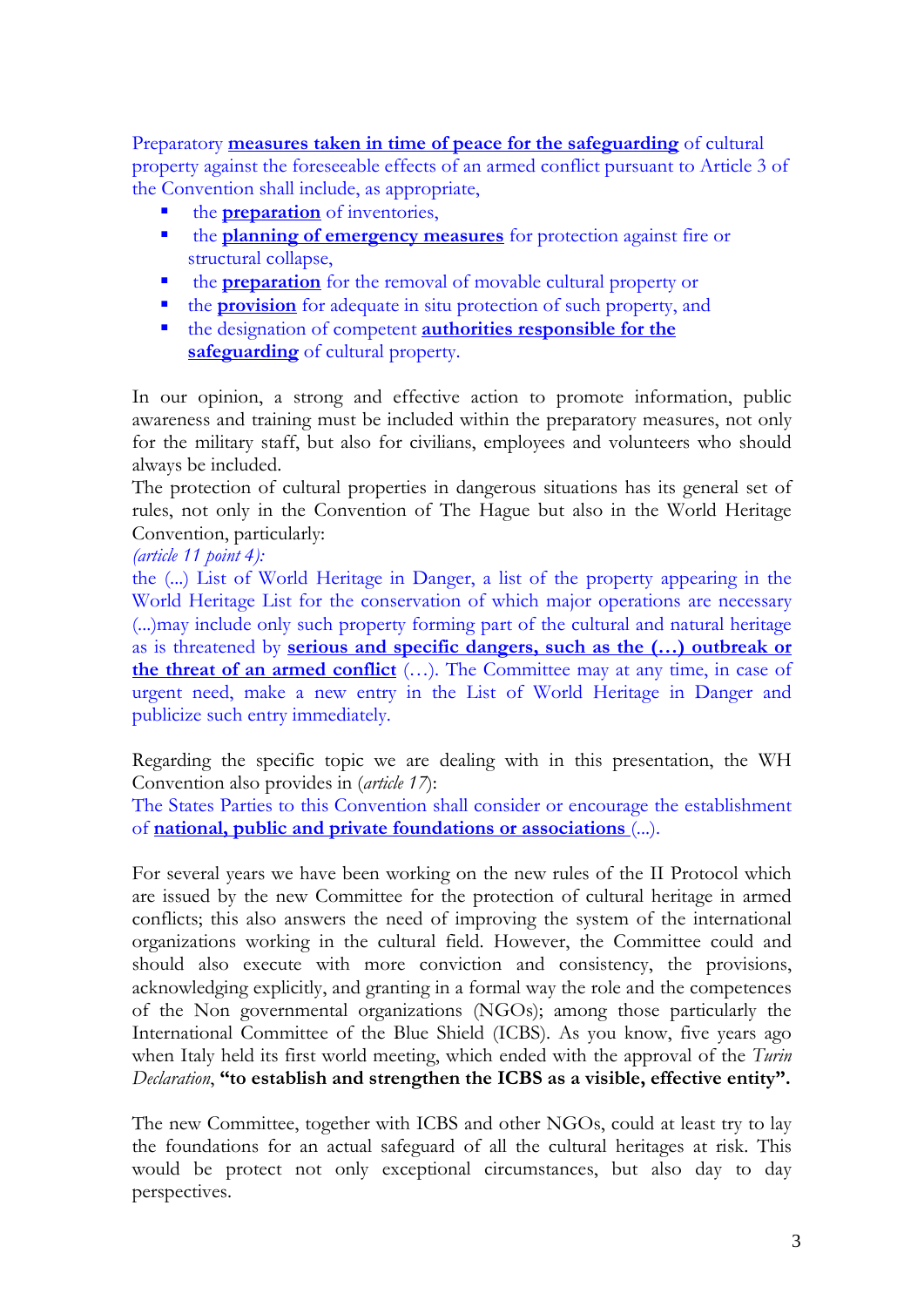This the difference of role and approach between an intergovernmental organization, like UNESCO, and an autonomous and independent NGO – the model example is the International Committee of the Red Cross (ICRC) – able to intervene successfully and authoritatively also in time of war.

The important role of the NGOs has already been highlighted and acknowledged by Patrick Boylan in his well known essay,

*("Review of the Convention" - Paragraph 17.5 of p.142):*

Non-governmental organisations have **the potential to play a most important role** in providing direct assistance in terms of professional and technical labour, specialised equipment and materials for protection and emergency conservation, and for assisting with the temporary evacuation of important movable cultural property in times of actual or threatened armed conflict.

The role of the voluntary sector could be especially crucial in those cases where **international and governmental organisations are unable to offer such assistance because of the (unavoidable) political consequences**, for example where the country is under a de facto government or administration which is not recognised as legitimate by the United Nations or other international organisations.

After the approval of the Guidelines<sup>[3](#page-3-0)</sup> it is time now for the Parties involved to put them into practice. However, it is also fundamental that professionals in the field of culture are made aware and are enabled to disseminate (as ICRC usually does for International Humanitarian Law) these new international rules and the criteria set for their adoption at an international level.

This is why it is necessary to organize an efficient system for the promotion of information, public awareness and training, concerning and by the NGOs themselves. We need to do this work expecially in consideration of the importants and still little valued links existing between the protection of CH in time of war, its protection "in time of peace" and the management, day to day, expecially in cases of risk situations.

By this time we should all know well the limited tasks that the Second Protocol gives to the ICBS and to the other NGO engaged in the field:

(...) the International Committee of the Blue Shield and other non-governmental organisations with relevant expertise **may recommend specific cultural property to the Committee** (...).

*(Article 27.3)*

-

(...) The Committee **shall co-operate** with international and national governmental and non-governmental organizations (...). **To assist in the implementation of its functions**, the Committee may invite to its meetings, **in an advisory capacity**, eminent professional organizations such as those which have formal relations with

*<sup>(</sup>Article 11.3)* 

<span id="page-3-0"></span><sup>3</sup> From 2005 to 2009, I operated on behalf of the ICBS, as *Head of ICOMOS delegation,* within the UNESCO Committee for the protection of cultural properties, together with a very limited number of colleagues: Gaia Jungeblodt, Director of ICOMOS Secretariat, Patrick Boylan and Cristina Menegazzi (both of ICOM), are well known and recognised in the field of Hague Convention enactment.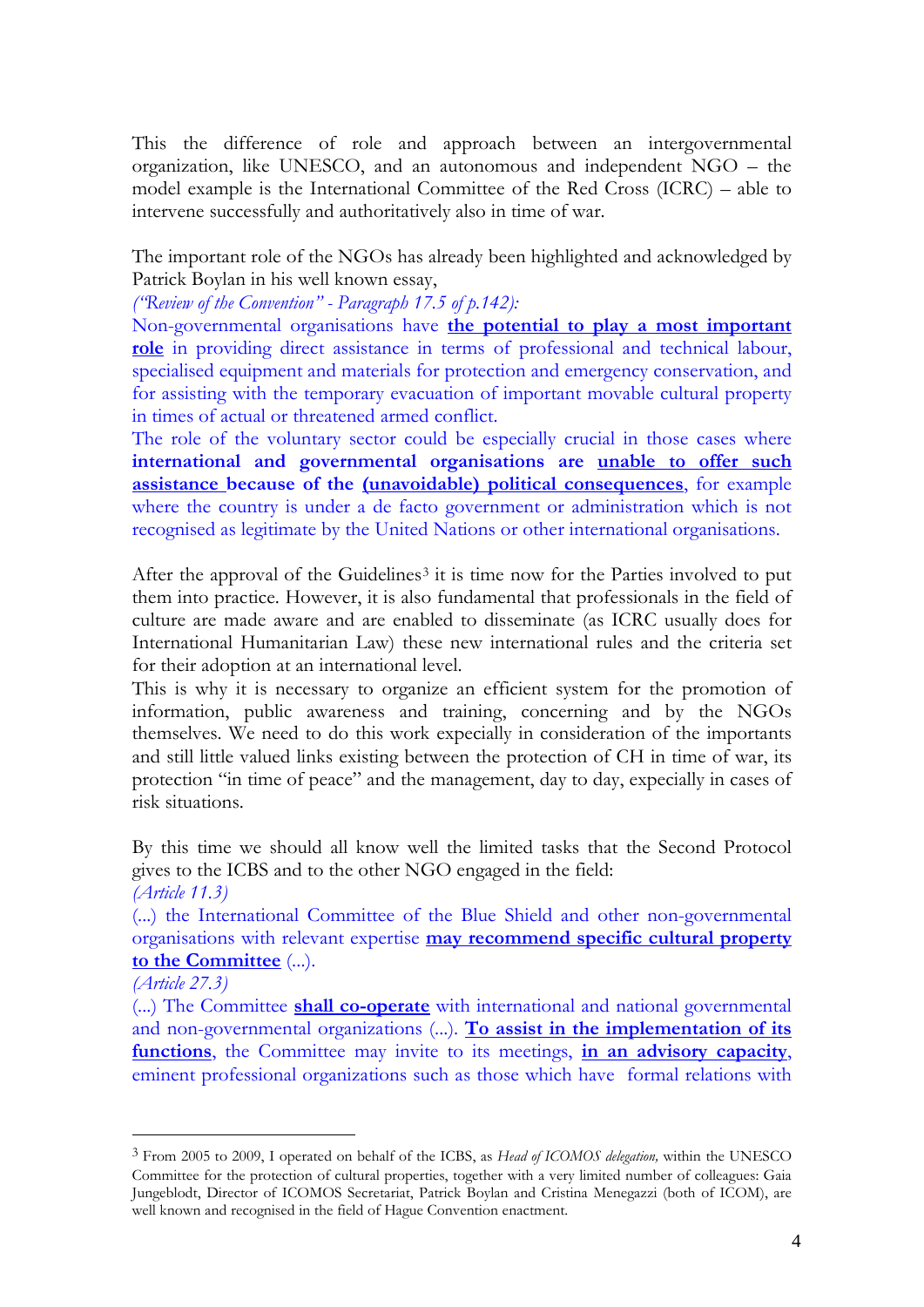UNESCO, including the International Committee of the Blue Shield (ICBS) and its constituent bodies. (...).

# However, I believe that it's important, to highlight

*(Article 30.3.b)* 

Any military or civilian authorities who, in time of armed conflict, assume responsibilities with respect to the application of this Protocol, shall be fully acquainted with the text thereof. To this end the Parties shall, as appropriate: (...)

(b) develop and implement, **in cooperation with** UNESCO and relevant governmental and **non-governmental organizations, peacetime training and educational programmes** (...)

This last reference is the most explicit and compulsory reference (most of all for States) to the cooperation between the armed forces and the NGOs, to study, implement and deploy protective measures for cultural heritage.

This is the reason why at, the end of the 2005, UNESCO conference of the High Parties of the Hague Convention (in Paris), the fifth final statement asked, as previously mentionned, "**to recognize the important role** of the International Committee of the Blue Shield": a quite explicit and formal exhortation, disappointingly a little considered and respected so far.

On the other hand, the Committee needs juridical and technical instruments to fill the gap, after fifty years of difficulties and deficiencies, in safeguarding and protecting the cultural properties, which have always suffered during armed conflicts.

Real political independence and absolute neutrality are essential - I'm convinced<sup>[4](#page-4-0)</sup> to operate on the battlefield between opposing fighters: this is the characteristic distinguishing for a century and a half the International Red Cross, and this must become also a fundamental principle for the ICBS.

Unfortunately the new international NGO was not granted the same credit, in 1864, given to Henry Dunant's newborn creature. In fact, the 1999 Protocol gave to the International Blue Shield only a limited task of professional advice and proposal, to UNESCO and the Committee: this gives expert organizations such as ICOM, ICOMOS, ICCROM, and most of all ICRC itself, the role of simple observers (advisors at most).

By the way, ICOMOS and ICCROM have also, as is well known, the function of UNESCO technical advisors in evaluating the nominations of the monumental sites at the World Heritage List, based on the *1972 Convention of Paris (article 13.7)*

The Committee shall co-operate with international and national governmental and non-governmental organizations having objectives similar to those of this Convention. For **the implementation of its programmes and projects**, the Committee may call on such organizations, **particularly** (...) the International Council of Monuments and Sites,

Such a role is also defined in articles 8.3 and 14.2.

<span id="page-4-0"></span><sup>&</sup>lt;u>.</u> <sup>4</sup> I already said it in 1991, at the annual Round Table of the Sanremo Institute (IIHL), in a session presided by Yves Sandoz as conference Chairman.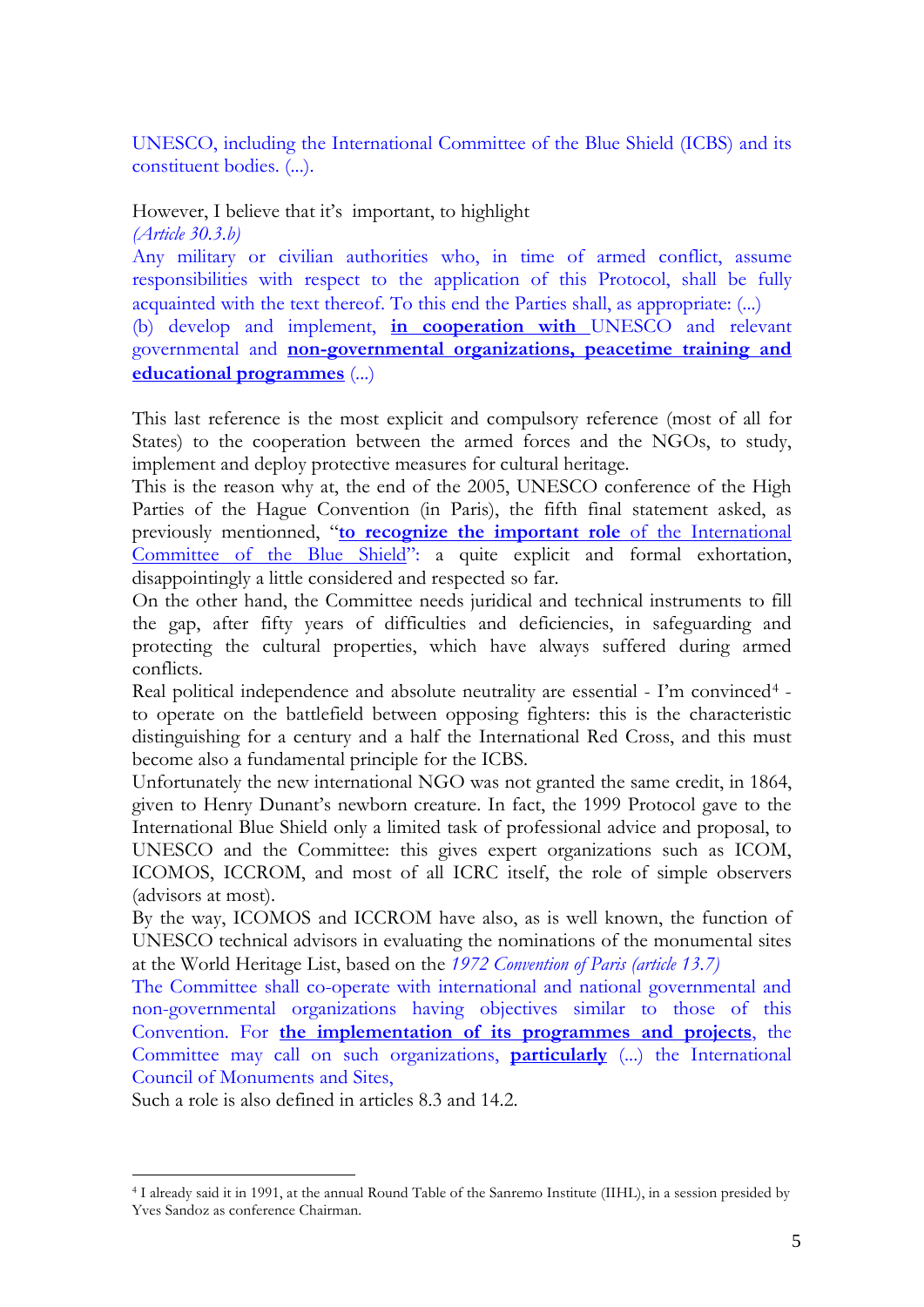The operational aspects of this cooperation results from the Operational Guidelines for the implementation of the WHC (Paris, 1972), *Point 35:* 

The specific role of ICOMOS in relation to the Convention includes: **evaluation** of properties nominated for inscription on the World Heritage List, **monitoring** the state of conservation of World Heritage cultural properties, **reviewing requests** for International Assistance submitted by States Parties, and **providing input and support** for capacity building activities.

This is a kind of technical and specialized work concerning the procedures; but also in all other circumstances is needed an operational, capillary and independent presence of experts and operators able to move, rapidly and efficiently, also in a war area.

In these situations, the highly qualified but rare technical missions of UNESCO are not always sufficient. Unfortunately, this Organization doesn't have (unlike the Red Cross) a network of national and local seats, suitable to face in situ the emergency situations.

Besides, diplomatic or political issues, procedural complexities, crossed vetoes and distrusts, have typically paralysed or at least reduced the effect of UNESCO's actions, as it happens for the United Nations themselves.

If we review the rules contained in the Guidelines, concerning NGOs, we can identify a basic problem in the relationships established between States, UNESCO, Committee and NGOs; in fact, after an informal amendment proposal of ICOMOS delegation, highlighting this problem, the Committee decided to modify the draft text, as below:

*(point 13)* key actors are encouraged **to ensure the participation of (…) international organisations** (...). Such participation may address (...) the national **implementation, awareness-raising and dissemination** (…) offering technical advice related to safeguarding of cultural property or, **in case of the constituent bodies of the ICBS, on providing advice** with reguard to the granting of enhanced protection".

Thus, this encouragement is directed to the Committee itself and to UNESCO, not only to the High Parties as it was initially proposed. It's only a subtle difference in wording, but it implies an NGO's involvement, not only limited at a national level: on the contrary, their more direct and convinced implication in processes and activities at an international level: something that initially was not considered and proposed at all by the Secretariat.

Considering that the enhanced protection, provided for by the articles 10-14 of the Protocol, is considered the most significant innovation of the new system of protection; there is a need to remedy the essential failure of the similar but stricter "Special protection".

This rule therefore could really open the door to give international cover to the direct intervention of professional organizations towards the cultural properties most exposed to dangers, under the aegis of the ICBS, or not, even though it would be only an advisory and technical assistance intervention.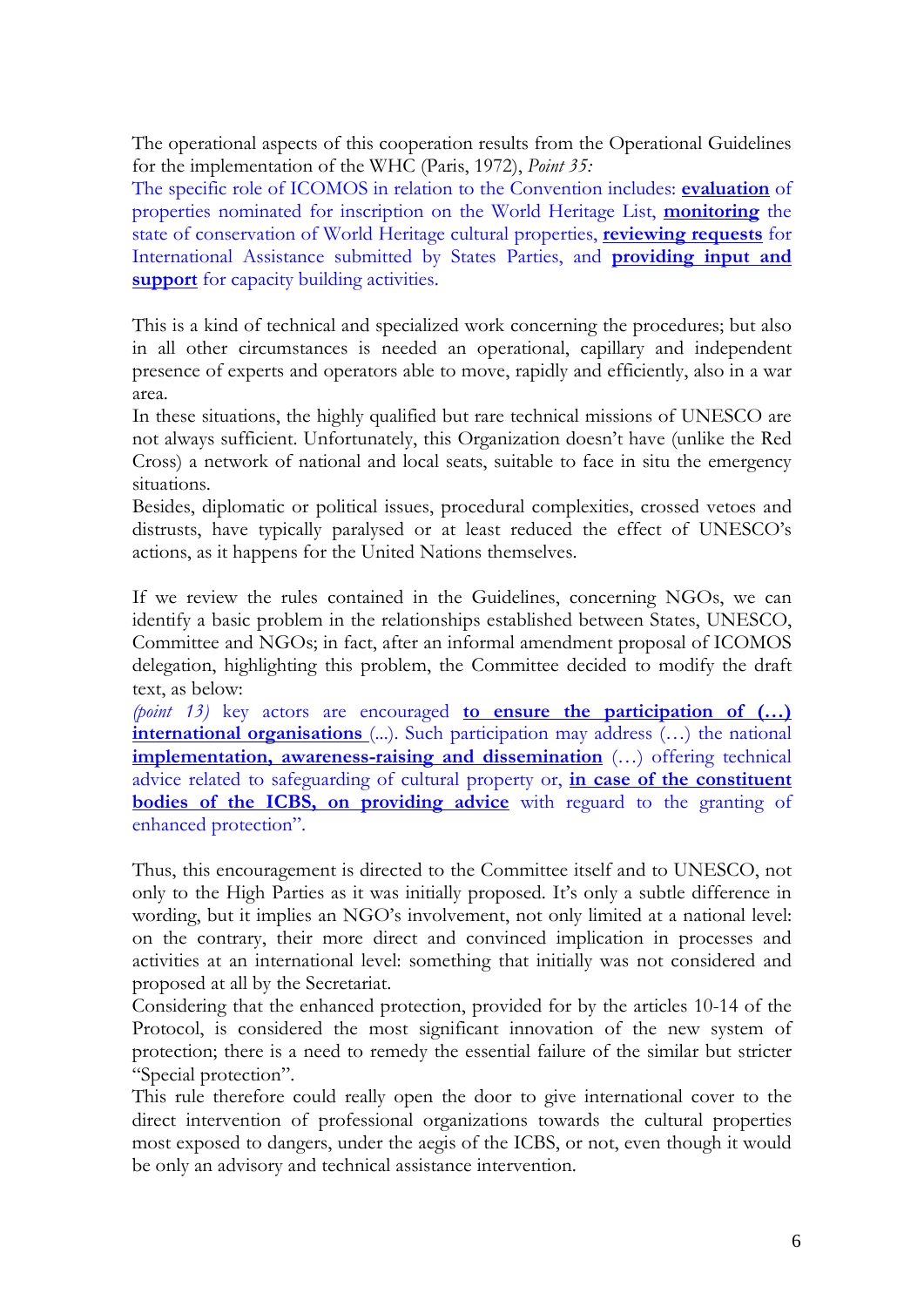Following the debate, it is perceived that the UNESCO Secretariat would rather follow new procedures (maybe partners too), for this fundamental activity of technical advice on site; I mean the possibility to reply the processes conceived for the World Heritage Convention, which ruled more explicitly this delicate passage, its not taken for granted.

It is worth highlighting here not only the provision (already foreseen in the second Protocol, on the article 27.3) that the Committee can invite to its meetings, the ICBS and its "constituents bodies" , as consultive institutions; in fact, it can also **"consult within the framework of granting enhanced protection"**, which is obviously something very new, different and important.

This clause, already in the draft, has not been discussed at all in the Committe Meeting. It's necessary, therefore, to underline that **this is one of the most significant integration, compared to the literal text of the Protocol**: an aspect explicitly highlighted by ICOMOS Delegation during the following debate about the role of the UNESCO Secretariat, clearly linked to the previous one. This rule must be also linked to the one of art. 11.3 of the II Protocol.

The role of the NGOs is defined by other fundamental rules, clarifying the modalities to bring about the safeguard already in time of peace.

After some remarks by ICOMOS and USA Delegations, concerning the list of actions in article 5 of the Hague Protocol, it has been correctly specified (**point 27**) that

"as the above list (…) is not exhaustive. Parties are also encouraged to consider other appropriate preparatory measures",

paving the way for the possible adoption of other and different methods of protection, among which - in my opinion – it is worth pointing out the implementation of annual theoretical and practical exercices, ideally delivered to both civil and military personnel together, particularly those responsible for heritage conservation and management.

Again, on the following **Point 39** it's provided that:

"in evaluating (…) the Committee considers in particular **national measures intended for the identification and safeguarding** of cultural property proposed for enhanced protection".

So the effective implementation of proposed measures of protection must be valued and considered for the granting of enhanced protection. On this point it is very interesting to note that

"The Committee encourages the Parties **to cooperate both at international and national level** with the competent non governmental organisations";

once again, this safeguard measures for heritage must be **"taken in time of peace"**, as stated by article 5 of the II Protocol.

It is however disapponting that here the Committee (and the UNESCO Secretariat before) **avoided** quoting explicitly ICBS.

After a long discussion, the Committee decided the following statement of the fundamental and very controversial **point 36** of the guidelines: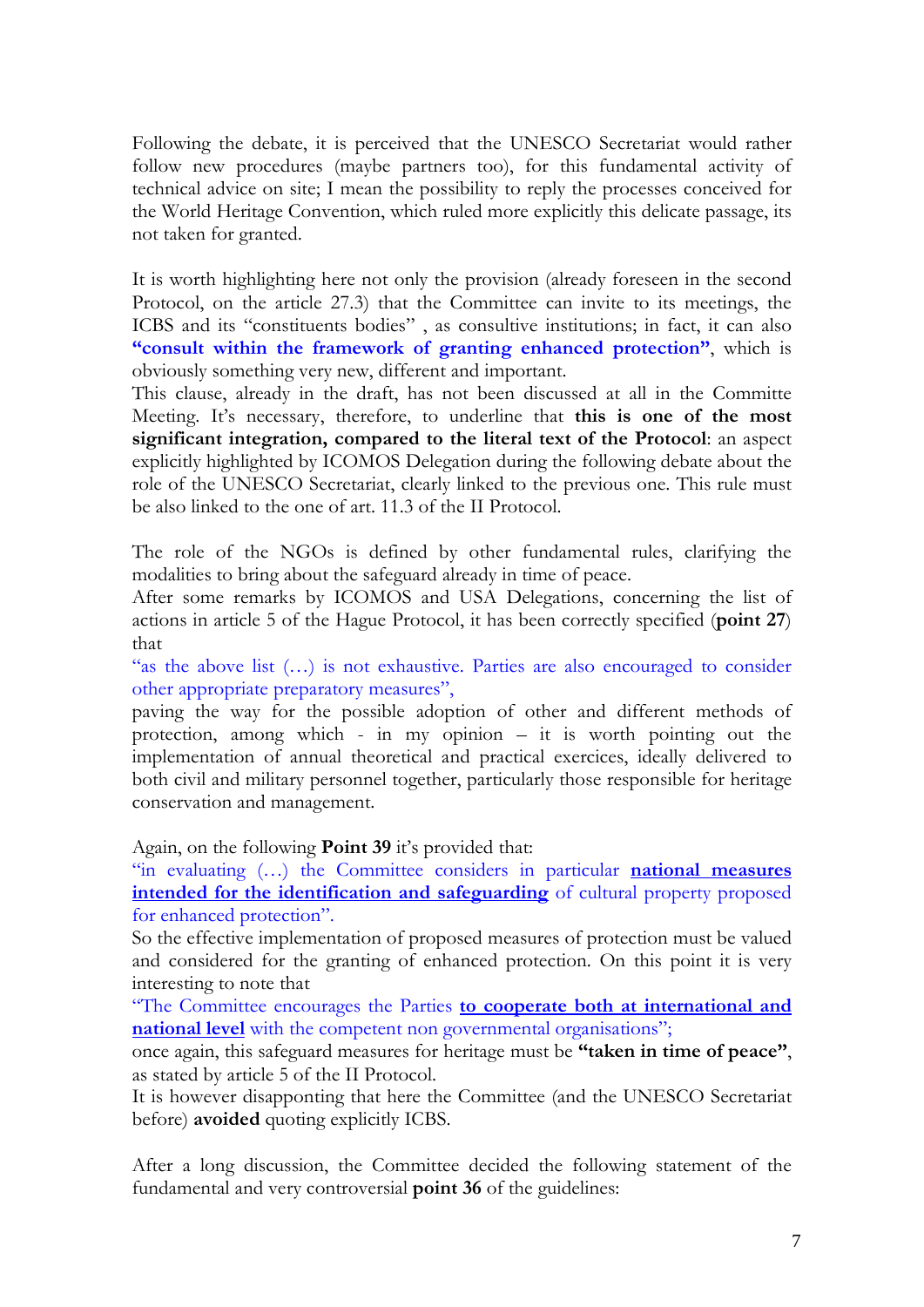"it is presumed that (…) will consider that the immovable cultural property inscribed on the World Heritage List satisfies the condition of greatest importance for humanity".

This is a very important passage, most of all for ICOMOS, which for years has been committed, as advisor of the World Heritage Center, especially if it is considered with regard to the following rule (**point 47**), that has been approved without any discussion:

"The Bureau may **consult organisations with relevant expertise for evaluation of the request**. The Bureau will forward the request (including the evaluation) to the Committee".

Finally with regard to the emblem of protection, the new disposition of the **point 96** according to which

"The Parties should make an effort to **increase awareness** and enhance respect for the Emblem at national and international level"

is positive, despite the fact that still an interesting proposal hasn't been considered: the possibility of safeguarding, by the Blue Shield symbol, also the civilians in charge of monitoring on the field.

The combination of this rule with the **point 95** would show the substantial and final legitimation (though always contested by some delegations), of the use of the Blue Shield symbol also for the properties safeguarded by the second Protocol.

### Some critical remarks

<u>.</u>

- It's not still sure, therefore, if ICBS itself and NGOs in general, can use it in their activities the Blue Shiled Symbol, especially on the field. The problem of the protection of the CH experts when they operate in areas of crisis, was posed for the first time in 2007[5,](#page-7-0) starting from the use of the emblem: **the Shield alone or should it be rather associated to the Red Cross**?.
- The Second Protocol acknowledged the model of the WH Committee, omitting to consider that the World Heritage system **operates usually in times of peace**, but only in very few cases in situations of risk, such as in the events of natural disasters or armed conflicts. So the excellent model provided by the Geneva Convention was not - or could not - be adopted, especially concerning the very significant role played by the ICRC.
- The "**Red Cross for Cultural Heritage"** (I mean the ICBS) that in recent cases such as Yugoslavia, Iraq and Palestine, among others, was evidently missing; in fact, the Blue Shield for the time being does not intend to get structured, nor it seems equipped to develop a relevant role on the ground at

<span id="page-7-0"></span><sup>5</sup> I raised it the workshop co-organised by WATCH in Granada and Baeza, on the occasion of the V International Conference of Science and technoclogy in Archaeology and Conservation (2007)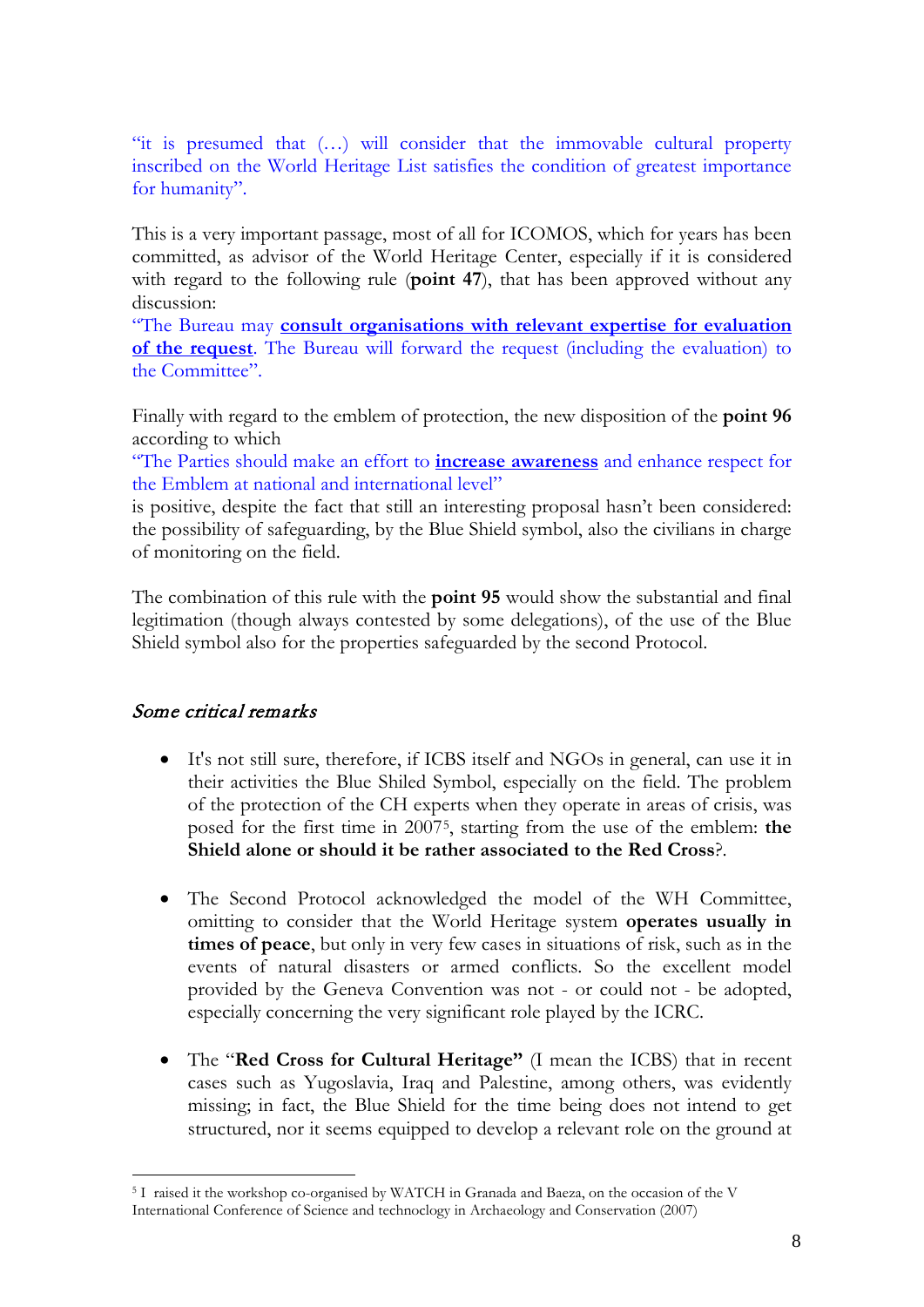both national and international level, as it would be required by the Second Protocol.

- In areas of crisis, where required to act immediately and independently, the deployment of an international voluntary expertise (in support of, or in absence of, national/local experts), supported and accredited by international NGOs of ICBS, must anyway be enabled.
- To train them, we need manuals and courses, which not all States are able to secure, with few exceptions. It is therefore imperative that UNESCO and the Committee begin a rapid action of dissemination, with the technical support of well experienced structures – first of all ICRC and IIHL – and through the ICBS international and national networks.

### Conclusions

Every effort will be made to coordinate and launch these joint activities of dissemination, together with the main competence of technical advice for States and UNESCO.

It must be clear, however, that what is being established with this new system, is coordination and not another bureaucratic structure, duplicating the efforts of the single organisations or even trying to incorporate them.

Their competence, specific experience and unquestionable prerogative, almost all being recognised both nationally and internationally, will form the basis and be the assets of the International and the Nationals Blue Shield Committees, and should by no means be seen as a limitation.

On the basis of my experience in recent years, it can certainly be stated that the first task facing the new organisation, apart from the institutional work in the international field, already mentioned, will be in dealing with the need for activity technically defined as "dissemination", a term more or less synonymous with information, raising public awareness and training.

This activity will have to be spread and with steady backing throughout all sectors of society, including military and civilian personnel.

The first thing is to increase the number of supporters from schools, universities and authorities, both military and civilian, and - most importantly - with the institutions which, for at least the past fifty years, have been primarily responsible for safeguarding and protecting heritage in times of danger.

These institutions are only concerned about the more prestigious, popular and costly operations of recovery and restoration, once the damage has been done.

Restoration is a sector where, and with justifiable pride, many Nations are at the forefront internationally, but this may be because they make little effort to avoid the damage occurring in the first place.

In this respect, all international Conventions – scrupulously ratified by most of Nations, but somethime scrupulously ignored – lay down rules to make the parties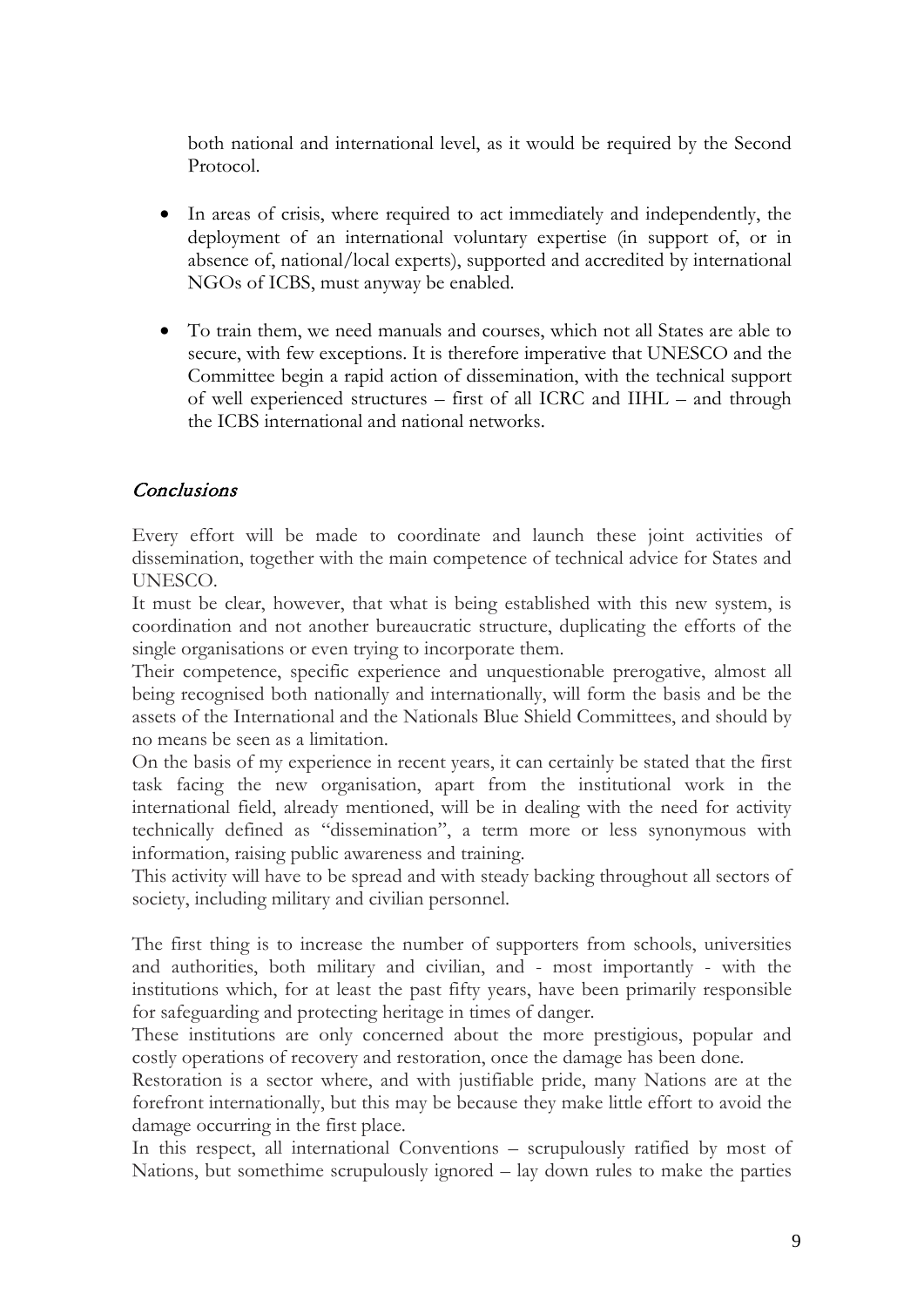concerned aware of the problems and offering training, so the first responsibility for the National Blue Shield Committ (NBSC ) is clearly to rectify this failing.

This may coincide with the first appearance of the NCBS and be the first opportunity to attract more supporters.

In Countries where Governments have already ratified the new 1999 Protocol, the NBSC will have to be ready to act and operate, autonomously or on behalf of the State, with tasks such as:

- preparing a periodic report for UNESCO on the state of the application of the Hague Convention and its Protocols at the National level;
- preparing a list of suitable names, to be proposed by their State, for the position of General Commissioner for Cultural Heritage, to be included in the international list compiled by UNESCO, and also for positions as inspectors, experts and/or collaborators or consultants;
- making submissions on property to be registered on the existing List of Property Under Special Protection (1954 Hague Convention) and, today, on the new (being introduced by the 1999 Protocol) List of Property under Enhanced Protection; both should include most of cultural heritage already on the *World Heritage List* (1972 Paris Convention);
- proposing and planning initiatives to safeguard the most important national assets, property and sites: first those already on the World Heritage List, and with special reference to surveys and security arrangements, the inclusion of sites on military maps and the possibility of marking them with the Blue Shield symbol;
- closer and more regular collaboration with universities, for the purpose of training specialists (both military and civilian) and voluntary staff, for cultural and civil protection groups;
- the study, organisation and management of international collaborative projects and missions, perhaps initially at a purely technical level, or as consultants; but in the future this could be operational;
- the organisation of structures for coordination and emergency response (obviously avoiding any conflict with official state authorities, therefore as support, joint ventures or consultancy) for future disaster or risk situations, threatening national heritage; these opportunities, unfortunately, are only too frequent.

These high-quality services must be implemented, not only because they are required under rules laid down in nationally ratified Conventions, but also because so far no one in the different organisations, either governmental or NGOs, has shown any desire to take steps in this direction.

The second field of activity for the NCBS, at a national level, could be to provide proper technical courses to train experts in safeguard, prevention and security.

This requires a very different cognitive and operational base and, instead of relying on individual initiatives, structures and knowledge of various organisations involved, it would be better to form a real partnership sharing the as yet limited and little known experience gained through contacts, at the international level, and the lessons which ICBS experts have learned through their experience in recent disasters.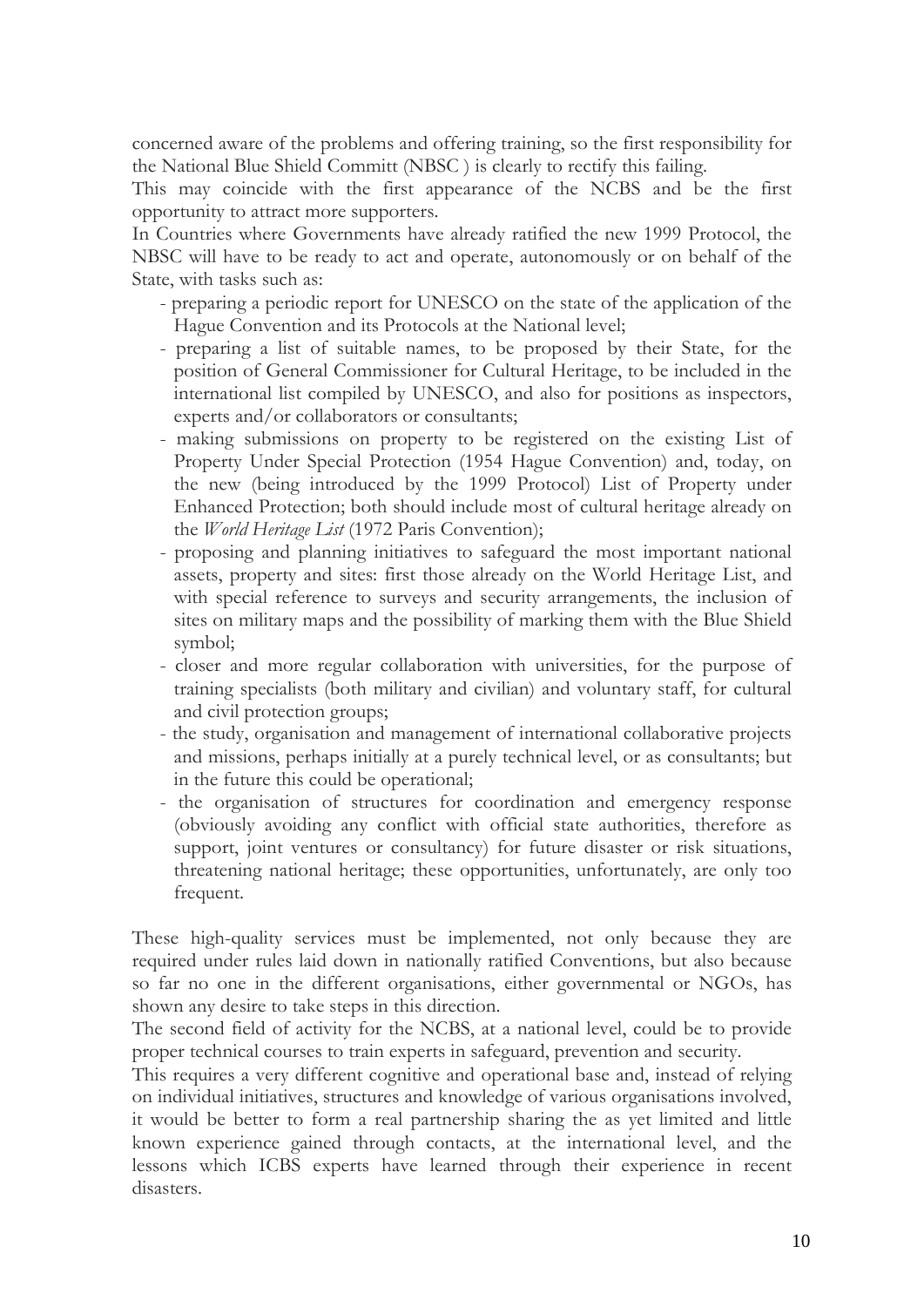This will require certain tools:

- the development (or the creation) of a "National Risk Plan/Map", instead of waiting for data, as happened with some dramatic disasters. Qualified volunteers should collect and transmit data, because the immediate updating of the National Civil Protection Plan, with explicit provisions on regulations, procedures and measures to be adopted for the protection of real estate and personal property<sup>6</sup>;
- the establishment of a position for a person in charge of risk prevention for cultural heritage, working jointly with museum professionals (i.e. the curator, restorer and chief of security). It can be assumed that in most heritage sites this position would be filled by a person who is a qualified staff member of the Civil Protection Force;
- the opportunity to organise periods of practical training, during maintenance work in museums and on monuments, when filing systems are being upgraded, when collections or works in storage are being rearranged, and when exhibitions are being prepared. This would help establish good relations with those in charge, while also giving trainees first-hand knowledge of the different problems involved and of the actual premises;
- the introduction of systematic national and regional campaigns to assess and verify the specific risks, to which the different categories of cultural heritage are exposed: this could include proper maintenance of roof guttering and drainpipes to avoid water seepage and dampness, keeping a check on shops and any dangerous activities (near or within the museums, libraries and monuments); it should be also ensured that suitable containers and space for packing are available in the event of emergency evacuation of works of art, recording security measures<sup>7</sup>;
- involving a specialist in security measures for national heritage (professional or voluntary) in all the different civil protection commissions and structures in the municipality, local and regional administrations, and civil protection departments, etc.;
- an emergency telephone number for reporting situations where national heritage is at risk; calls could be monitored so that reports, warnings, suggestions and offers from staff available, are forwarded to the relevant authorities.

These measures could be formally adopted by National, Regional or Local administrations and then passed on first to public authorities, but with clear indications that, in the event of any organisational or logistic difficulty, the authorities concerned are **formally obliged to consult and collaborate** with the National Blue Shield Committee, which would thus take on the role of an auxiliary service to the public authorities, in a similar position to the Red Cross in the field of public health and social services.

<span id="page-10-0"></span><sup>-</sup><sup>6</sup> In Italy to date such details have not been fully considered.

<span id="page-10-1"></span><sup>7</sup> Especially in smaller museums, churches, villas and castles where there is a risk of looting, checking burglar alarms in museums and churches, etc.